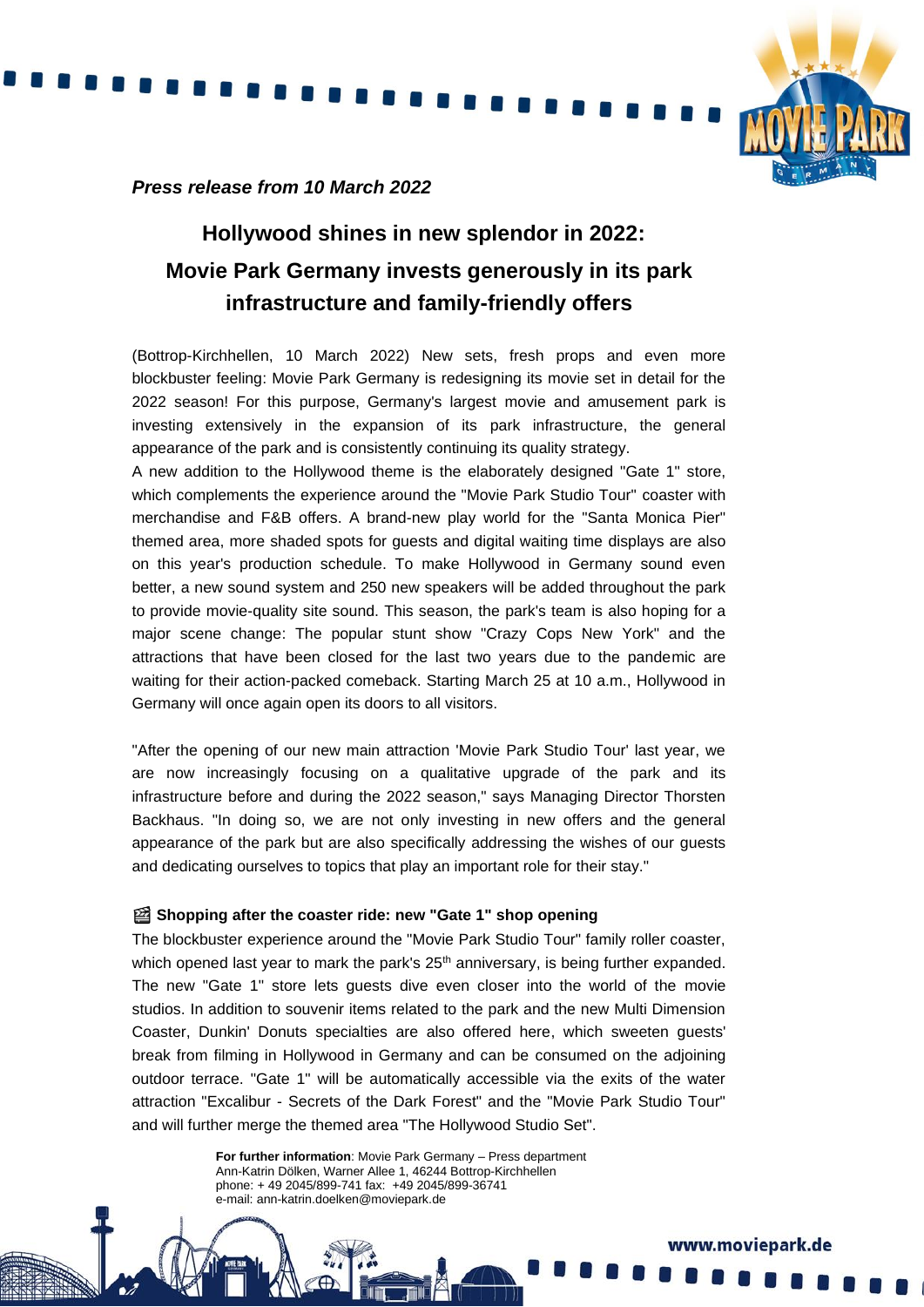Currently, Movie Park Germany's production crew is also working on strong thematic collaborations, such as with the well-known YouTube channel "Ride Review". Also the official soundtrack of the "Movie Park Studio Tour", composed by IMAscore, and a special vinyl LP will be offered at "Gate 1" during the season.

#### **Hollywood sounds even better now: new site sound system in the park**

A real Hollywood blockbuster also lives from a good soundtrack and music! With a completely new site sound system, which is also used in world-renowned parks such as Disneyland Paris and Universal Studios, Movie Park wants to create a more immersive overall experience for its individual themed worlds and complement them with cinematic music based on recent technology. The audio transmission will be completely digital. A total of 250 speakers of the latest generation will be installed and color matched.

## **Action-packed comeback: stunt show "Crazy Cops New York", "The Lost Temple", "Time Riders" and "Roxy 4-D" theater**

After two years of the Corona pandemic, Movie Park is planning an important change of scene this season: The "Roxy 4-D" cinema, "The Lost Temple" and "Time Riders" are supposed to be put back into operation – if the current Covid-19 rules allow it – and the "Crazy Cops New York" stunt show is also planned to be back on the daily program schedule. The popular Folco team is returning from Italy with a current world record and will again create a spectacular atmosphere with squealing tires, astonishing stunts and explosive scenes in the 2022 season. Last year in Milan, the stunt crew managed to set a world record for the fastest tire change on a two-wheeler – one of many scenes that will also find their place in this year's show. More action is also in the pipeline for the future: Movie Park's creative team is already working on a new concept for the storyline and the set for the 2023 season. Currently, the park is conducting a detailed survey and market research to specifically address guests' ideas and wishes.

#### **New production for the green screen: twelve electric charging points**

Movie Park Germany is also increasingly committed to climate protection and sustainability. For example, twelve new electric charging points will be put into operation for guests in front of the main entrance before the start of the season. Each charging point has a capacity of 22 kW. An average electric car with a 40 kWh battery is thus fully charged in 2 to 2.5 hours. Information on the terms of use will soon be available on the park's website.

> **For further information**: Movie Park Germany – Press department Ann-Katrin Dölken, Warner Allee 1, 46244 Bottrop-Kirchhellen phone: + 49 2045/899-741 fax: +49 2045/899-36741 e-mail: ann-katrin.doelken@moviepark.de

> > www.moviepark.de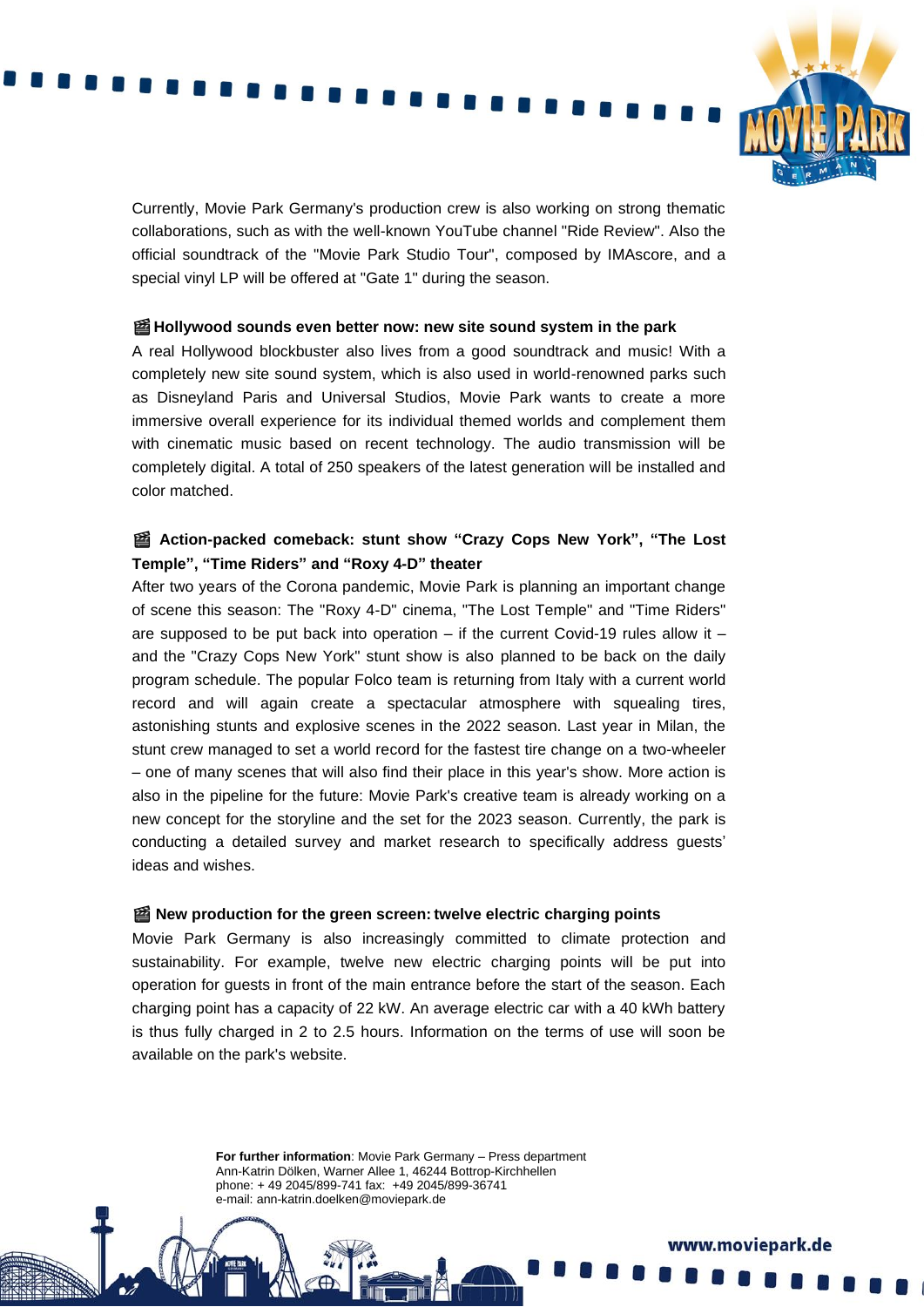

www.moviepark.de

#### **More cinematic adventures for kids: new play world at "Santa Monica Pier"**

Action scenes are not just for adults. That is why a large new play area for children will be built during the season in the "Santa Monica Pier" themed area. For this, the former "Little Harbor" will be replaced by a completely new version. In cooperation with the manufacturer *eibe*, the number one provider for sustainable and safe playground equipment, a specifically for Movie Park designed Baywatch tower including a slide and inspired by Californian beaches, will be created. Thematically appropriate playground equipment, such as a large climbing fish and trampolines, will furthermore be added. A special highlight is the integrated water playground.

## **For a structured day on set: digital waiting time displays**

Even Hollywood stars and VIP guests must wait sometimes. For a better planning and to give guests an overview, Movie Park Germany will be installing digital waiting time displays in the park over the course of the season, simultaneously fulfilling a long-held wish of its guests.

## **Expansion of the F&B offer: Coca-Cola freestyle stations in the park and new department director**

From the Lanxess Arena up to Hollywood in Germany: Shortly before this season, Movie Park welcomed Sven Hoter as its new Director Food & Beverage. With him and his many years of expertise, the park's F&B department is to be further developed in the future and new offers will be created.

As one of the new highlights in its product portfolio, Movie Park Germany is setting up three freestyle stations within the park with its long-standing partner Coca-Cola. Just in time for the start of the season, guests can then mix their own drinks with different flavors. Those who want to try the taste of Hollywood can also choose the "Marilyn's Pinky Punch" or "Sam's Sweet Secret" drinks especially created for Movie Park.

 **Updates for a short break on set: sunshades, sanitary facilities, new benches** During the season, projects that were paused due to Covid-19 will be resumed. Among other things, the first sanitary facilities will be renovated and redesigned. A total of 50 new themed benches are also planned for on-set shooting breaks. To provide more protection from the sun, some highly frequented areas will be shaded.

### **Extended Cut of the 2022 season: more days of operation, more Halloween**

In the 2022 season, even more movie-related fun is on the shooting schedule. Movie Park is not only expanding its days of operation in September, but also adding four extra Halloween event days to quicken the guests' pulses. For all those who cannot wait to face the dark, the Halloween Horror Festival will already start on September 24 and finally end on November 13. On a total of 27 event days, the darkest hour of the

> **For further information**: Movie Park Germany – Press department Ann-Katrin Dölken, Warner Allee 1, 46244 Bottrop-Kirchhellen phone: + 49 2045/899-741 fax: +49 2045/899-36741 e-mail: ann-katrin.doelken@moviepark.de